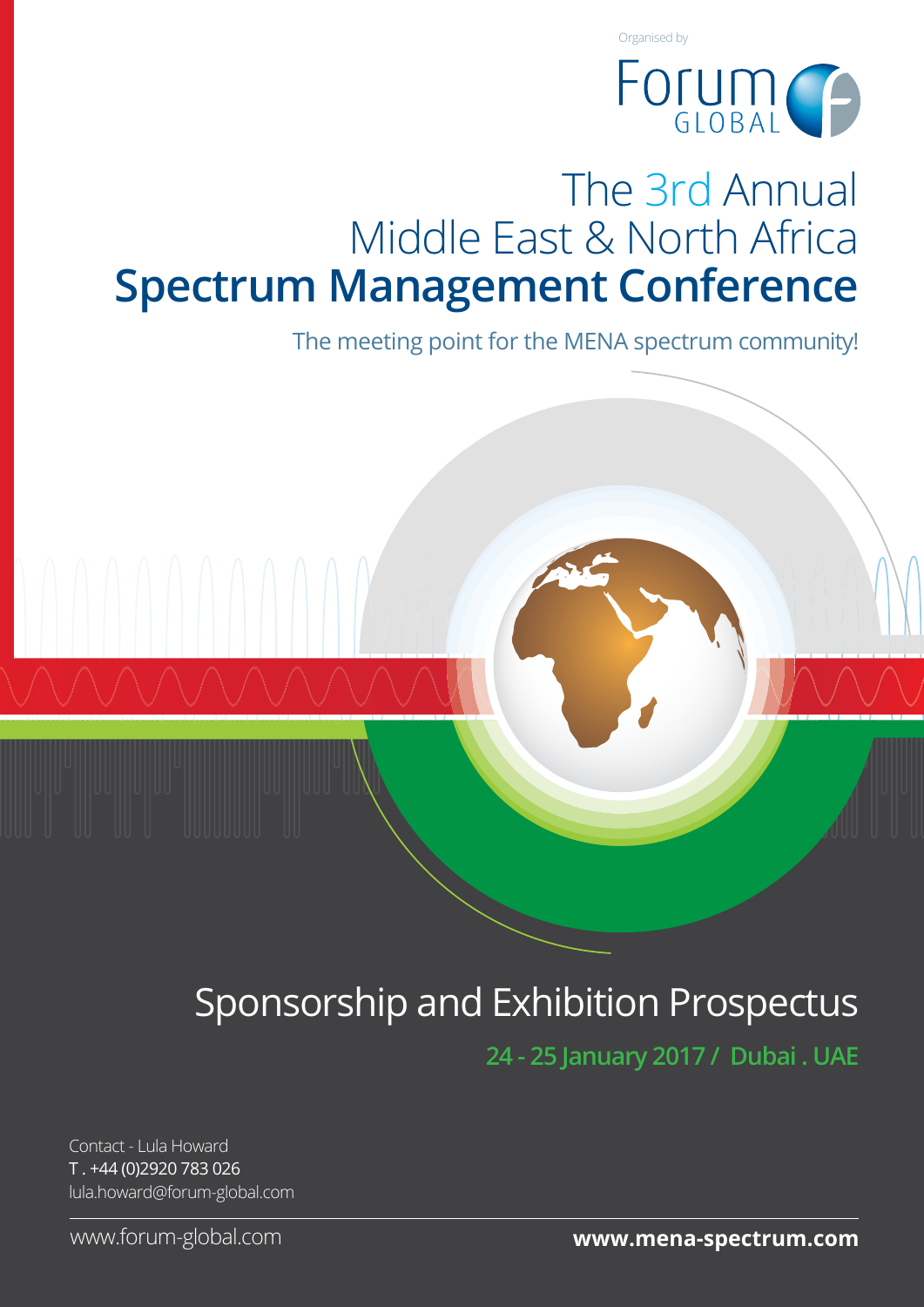# About the Event

Taking place with the support of The Arab Spectrum Management Group (ASMG) and ITU and co-located with the upcoming GCC meeting in Dubai, the Middle East and North Africa Spectrum Management Conference offers an unrivalled opportunity to join the top experts from across MENA and beyond for discussions on all the key spectrum management issues for the region in an interactive environment.

Now in its 3rd year, it is already becoming established as a major meeting point for stakeholders from the MENA and global spectrum communities for an interactive discussion on the key issues surrounding spectrum management policy in the region. And along with the other regional spectrum conferences that form the Global Spectrum Series (www.spectrum-series.com), this does not simply offer a stand alone, one off marketing opportunity, but provides the chance to become involved on a regular basis in a pivotal and talked about industry event.

Should you be interested in also exploring involvement in our Spectrum Management Conferences in any of the following regions, then please contact us and we would be delighted to put a package together.

# **Contents**

- P 3 Sponsorship Packages
- **P 4** Catering Packages
- P 5 Product Opportunities
- **P 7** Exhibit at MENA Spectrum Management 2017
- P 8 Sponsorship Resevation Form
- P 9 Exhibition Space Resevation Form

*PLEASE NOTE: The list of packages described in this brochure are by no means exhaustive and are meant only as a guide to the possible sponsorship and brand building opportunities that are available at this event.* 

*If you have any specific requirements that you feel are not covered by the packages available, then please do not hesitate to get in touch. We are always available to help you identify the options that suit your budget while maximising your value and visibility at the conference, and if necessary, our marketing team can work with you to create innovative sponsorship packages tailored to the exact needs of you and your organisation.*

Contact - Lula Howard T . +44 (0)2920 783 026 lula.howard@forum-global.com

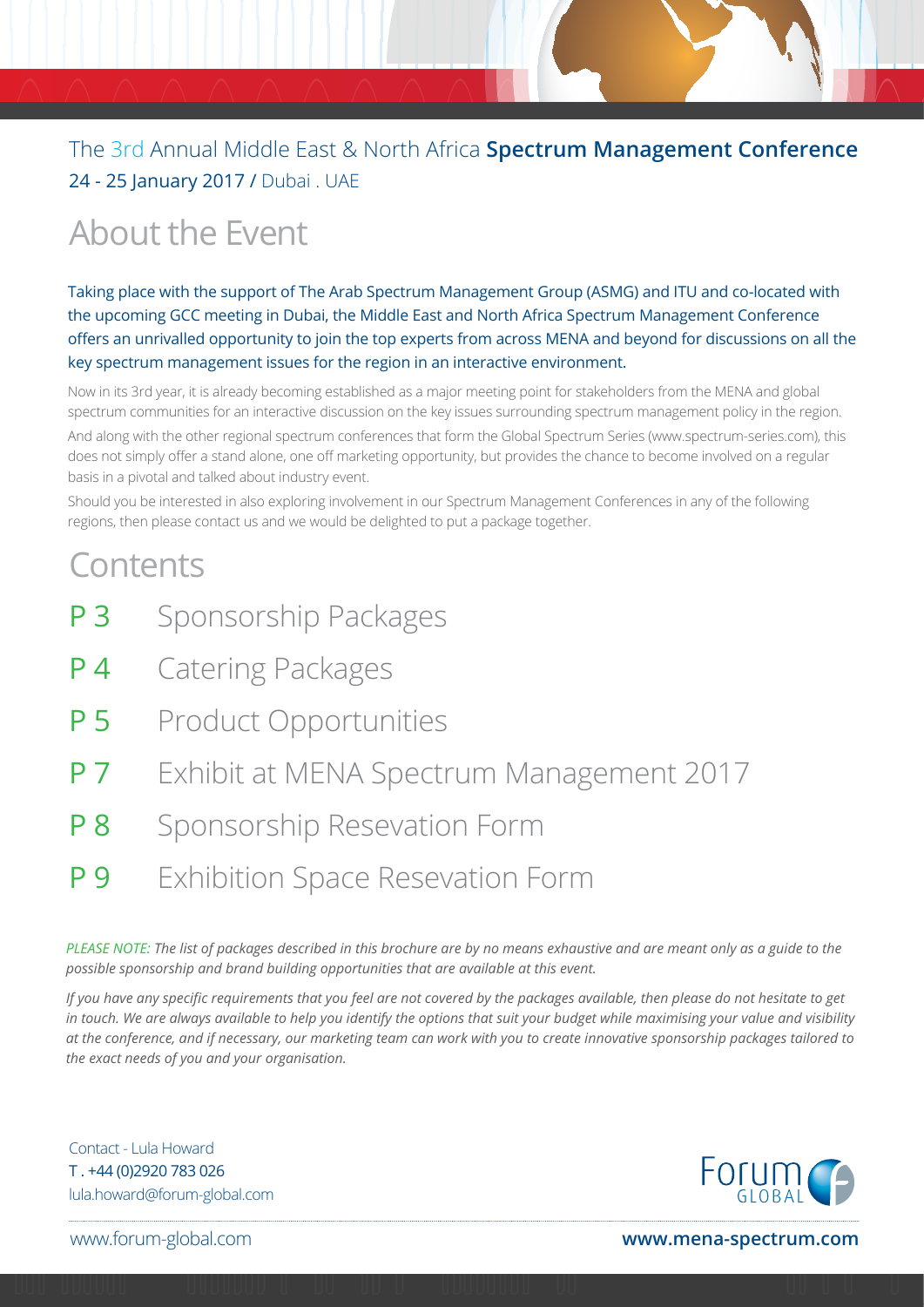# Sponsorship Packages

### **Prices listed do not include VAT**

The list of packages described below is by no means exhaustive and is meant only as a guide to the possible sponsorship opportunities that are available at this event.

If you have any specific requirements that you feel are not covered by the packages available, then please do not hesitate to get in touch. We are always available to help you identify the options that suit your budget while maximising your value and visibility at the conference, and if necessary, our marketing team can work with you to create innovative sponsorship packages tailored to the exact needs of you and your organisation.

| <b>Benefits</b>                                                                                  | <b>Platinum</b>          | Gold         | <b>Silver</b> |
|--------------------------------------------------------------------------------------------------|--------------------------|--------------|---------------|
| Exclusive speaking position for company representative<br>(subject to suitability of programme). | $\sqrt{2}$               |              |               |
| 2 places at pre-conference speaker and VIP dinner debate<br>(including speaker)                  | $\mathbf{v}$             |              |               |
| Corporate identity on conference website with link to<br>company website                         | $\checkmark$             | $\checkmark$ | $\checkmark$  |
| Recognition as sponsor (at selected level) in marketing<br>emails and press releases             | $\sqrt{2}$               | $\sqrt{2}$   | ✔             |
| Inclusion of company materials in delegate bags                                                  | $\checkmark$             | $\mathbf{v}$ | $\checkmark$  |
| Branding on main stage                                                                           | <b>Priority Branding</b> | $\checkmark$ | $\checkmark$  |
| Exhibition Space in refreshments / networking area                                               | Prime Location           | ✓            | $\mathbf{v}$  |
| Advert in delegate handout                                                                       | Full Page                | Half Page    |               |
| Complimentary delegate places                                                                    | 5                        | 3            |               |
| <b>Cost</b>                                                                                      | \$12,000                 | \$8,000      | \$6,000       |

Contact - Lula Howard T . +44 (0)2920 783 026 lula.howard@forum-global.com

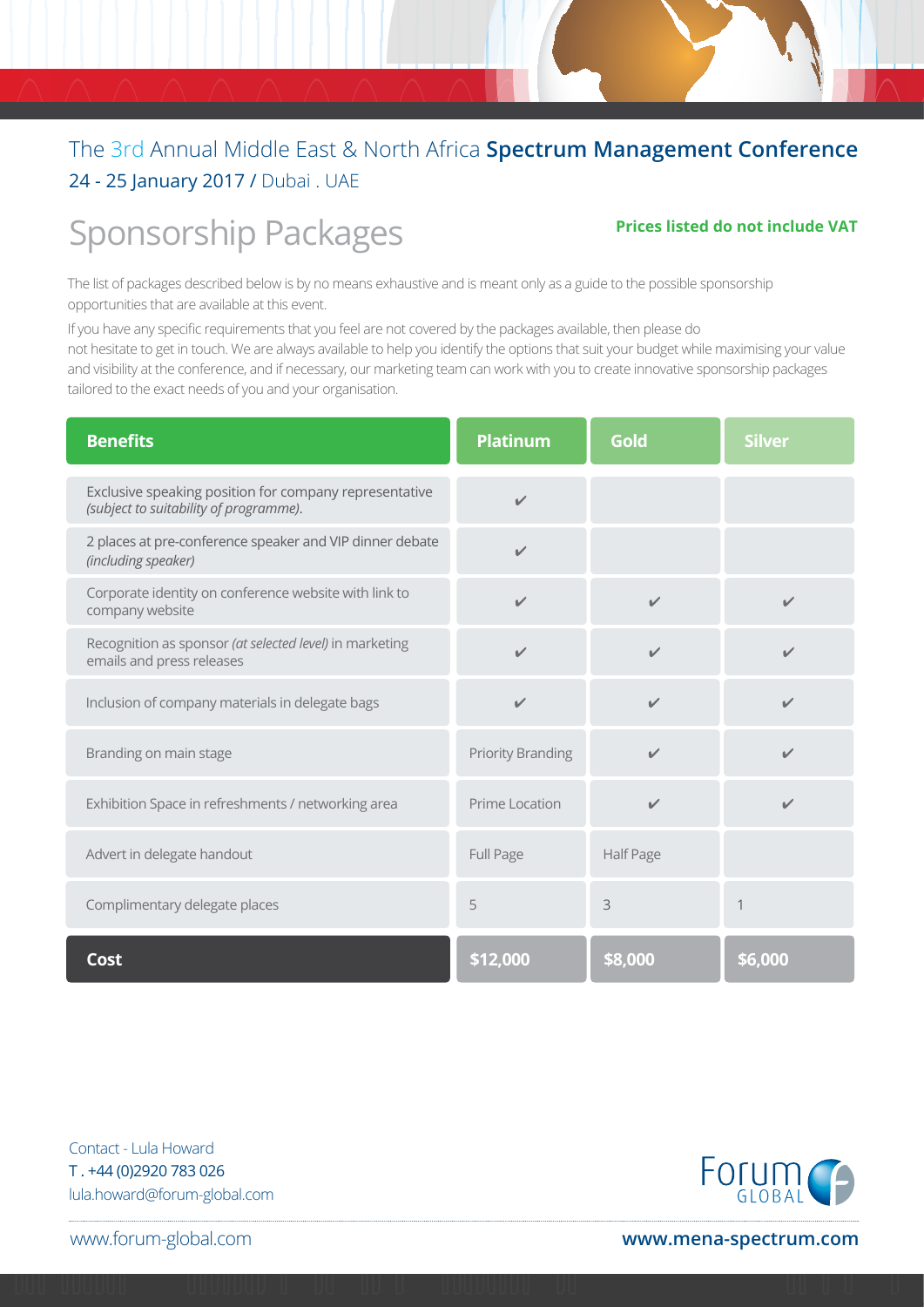# Catering Packages

### **Exclusive Sponsorship of VIP & Speaker Dinner <b>Exclusive Sponsorship of VIP & Speaker Dinner**

- **Opportunity to introduce and lead dinner-debate**
- **Three-course dinner for speakers and high-level invited guests**
- **Three seats at dinner reserved for your representatives or guests**
- **Corporate identity displayed in dining area during dinner**
- **Corporate identity included on menu cards**
- **Full page advert in programme**
- **3 complimentary delegate places**

### **Exclusive Sponsorship of Lunch Salon Burnet Construction of the S6,000**

- **Corporate identity displayed as lunch sponsor in main dining room and refreshment area**
- **A private room made available with space for up to 20 people to enjoy a seated lunch, which if required, can also be set up with a projector and screen etc.**
- **The opportunity to invite a selection of delegates and speakers who are attending the main conference to join as your guests**
- **Forum Europe will assist with the marketing of the lunch salon by ensuring that it is mentioned on the event website and emails that are sent to registered delegates**
- **Contact details of the delegates to be targeted will be provided to company sponsor to allow for their invitation. Forum Europe is also happy to send the initial invitations**

### **Exclusive Sponsorship of Cocktail Reception <b>Exclusive Sponsorship of Cocktail Reception**

- **Exclusive corporate identity displayed on banners at reception venue**
- **Corporate identity included on invitations and menu cards**
- **Opportunity to give welcome address (though not compulsory)**
- **Full page advert in programme**
- **1 complimentary delegate place**
- **5 complimentary places to attend the cocktail reception (not conference)**

### **Exclusive Sponsorship of Refreshments (3 per day) <b>\$3,500 \$3,500**

- **Corporate identity displayed in the refreshment area during coffee breaks**
- **Opportunity to include branded items such as napkins, chocolates or biscuits for instance (to be provided by sponsor and subject to venue terms and conditions)**
- **Full page advert in programme**
- **1 complimentary delegate place**

In addition to the above benefits, all catering sponsors will also be included in the sponsor section of the event programme and website.

Contact - Lula Howard T . +44 (0)2920 783 026 lula.howard@forum-global.com

**FOLUM** 

www.forum-global.com **www.mena-spectrum.com**

**Prices listed do not include VAT**

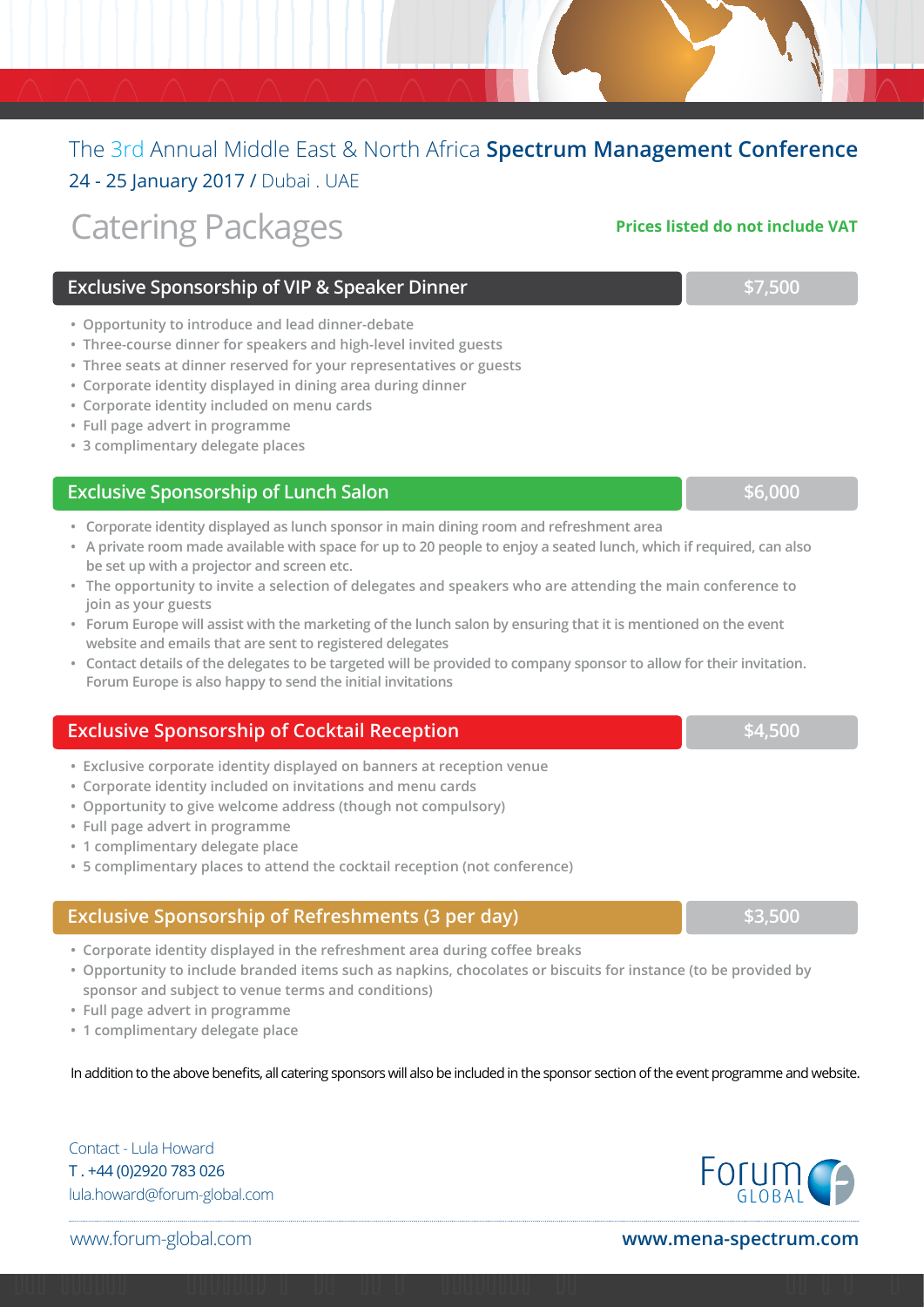# Product Opportunities

### **Prices listed do not include VAT**

As well as the main Sponsorship Packages, there are also a range of product based branding opportunities available with Forum Global. These have been chosen specifically for their ease of production and value beyond the event itself. The list below is by no means exhaustive and our marketing team will be happy to work with you to create innovative sponsorship packages tailored to the needs of you and your company.



### **Sponsored Lanyards**

\$1250 + cost of production

Lanyards are distributed to all delegates on arrival at the conference, ensuring high visibility of your brand throughout the event.



### **Insert in Delegate Packs**

\$500

Product or promotional materials can be included within the delegate packs distributed to each participant upon arrival. A high value option providing detailed company information to all delegates.



### **Conference Badges**

\$1200

All delegates are required to wear their personalised conference badge (attached to the lanyard) on arrival at the venue. Have your company logo on all delegate badges (position as design allows) and remind delegates of your company's input into the conference.

Contact - Lula Howard T . +44 (0)2920 783 026 lula.howard@forum-global.com

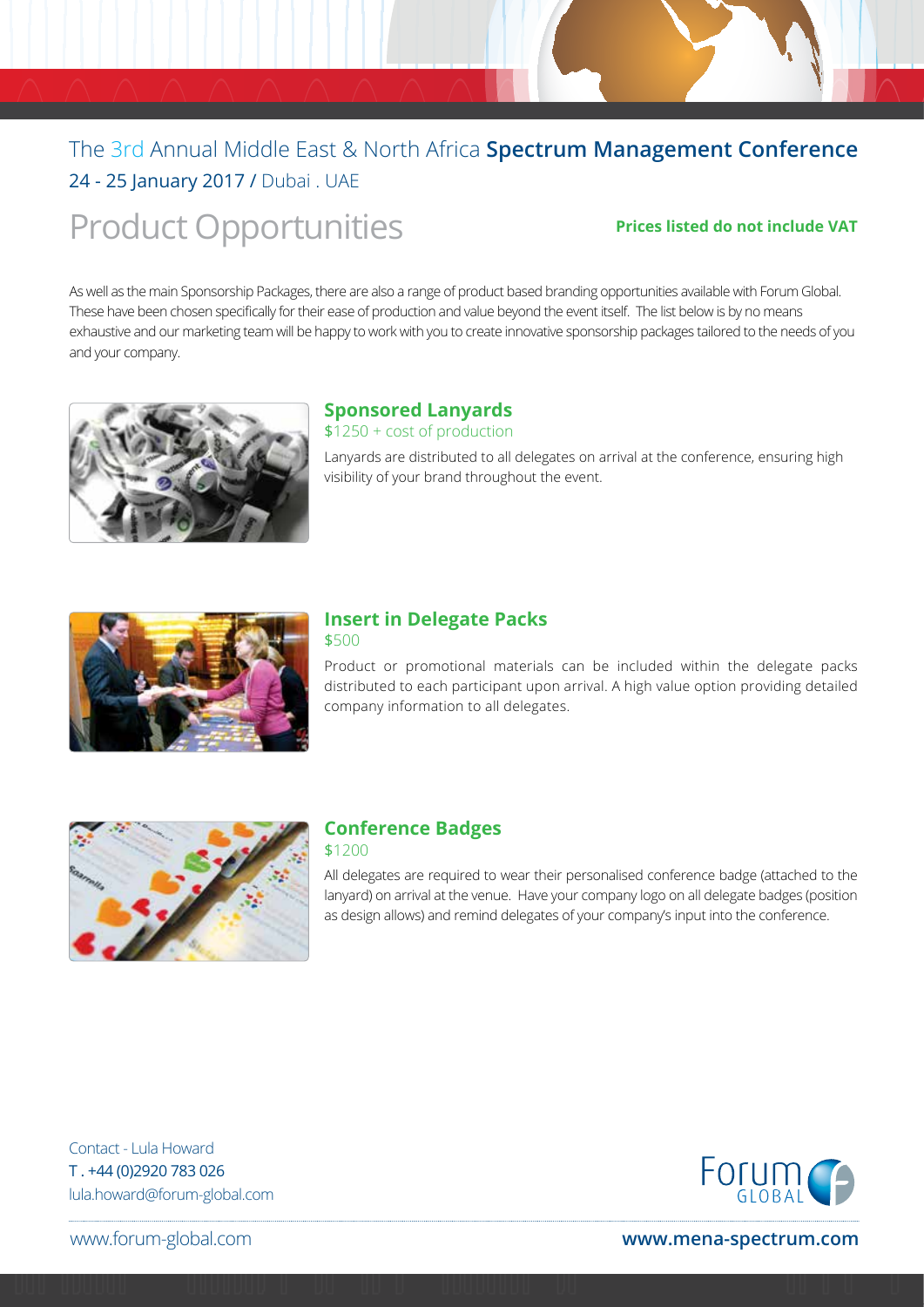# Product Opportunities **Prices listed do not include VAT**

### **Exclusive Sponsorship of Interactive Voting System <b>The Constantine Constantine Constant** \$2,500

Our Interactive Voting System enables delegates to provide a live response to questions posed by the chair and see the real-time results in a variety of formats on the screens. This package offers your organisation the opportunity to become associated with this part of the conference format.

- **Your company logo displayed at the beginning of the Interactive Voting sessions, which will take place at various stages throughout the event**
- **Company logo on conference website with link to company website**
- **Your company logo displayed in the bottom corner of all pages containing both questions and results**
- **Inclusion of a pdf containing company information with the summary of results that are sent out to all delegates immediately following the event**



The options contained within are negotiable and are listed only as a guide. We look to cater for your individual requirements on a per event basis.

If you wish to discuss any of the information found in this document, please do not hesitate to contact Lula Howard. We look forward to discussing the positive and high value promotion of your organisation.

**Forum Global Suite 8, 33 - 35 West Bute Street, Cardiff, CF10 5LH, UK t: +44 (0) 2920 783 026 f: +44 (0) 2920 020 432 e: lula.howard@forum-global.com www.mena-specutrum.com**

Contact - Lula Howard T . +44 (0)2920 783 026 lula.howard@forum-global.com

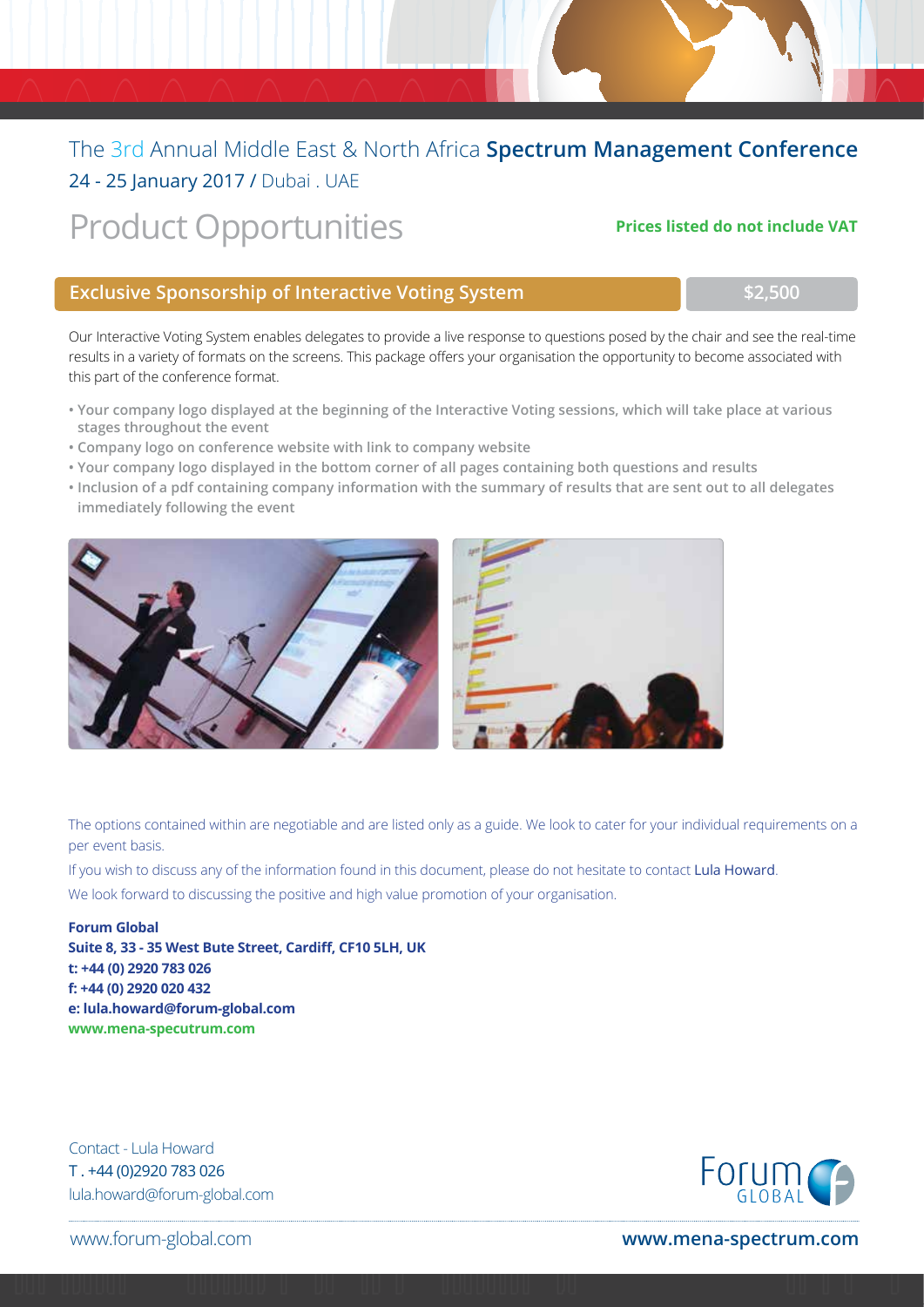# Exhibit at MENA Spectrum Management

### **Stand Size: 2.5m x 3m \$1,500 \$1,500**



Be recognised as an important sector leader with an exclusive exhibition space during the 2017 MENA Spectrum Management Conference.

### **This 2 day conference will offer exhibiting organisations the opportunity to:**

- **Showcase, promote, and introduce products, technology and services to industry, legislators and media**
- **Increase industry exposure**
- **Discover new business opportunities**
- **Attract new clients and touch base with existing clients**
- **Form strategic alliances with other companies**

Stands are prominently situated in the foyer area outside the conference room. All delegates will pass through this area on approach to the conference room. This area is also used to serve teas, coffee and refreshments. This ensures that delegates will be directly exposed to your company and will have the opportunity to explore your exhibitor display whilst enjoying drinks and snacks during the three separate refreshment breaks scheduled for the day.

### **As part of the exhibitor's package, you will receive:**

- **A unique exhibition space of 2.5m x 3m, including a display table**
- **Admittance to the exhibition area for one representative to act as a host/hostess on the stand**
- **A 25% discount off the standard conference fees for any organisation representatives who wish to attend the main event**
- **Listing of your company details in the Exhibitors Directory that is given to all delegates at the event, including a 50 word description of your organisation and the products and services that you offer**
- **Listing of your company details on the event website (www.mena-spectrum.com) along with contact details and a link to your homepage**
- **A special discounted rate of €250 for a full page colour advert in the main conference delegate handout**

In addition, you will also receive a copy of the main conference handout, including a delegate list and details of the presentations made at the conference.

### **Exhibition details:**

All stand areas are sized at  $2.5m \times 3m$  and the ceiling height in the room is  $3.5m$ . The exhibition will be of a table top nature, not enclosed by a shell scheme.

Exhibitors may bring their own display stands but these must not extend beyond the area that has been reserved. All spaces have a display table sized approximately  $1.8m \times 1m$  included in the price.

Exhibitors are invited to prepare their stand between 14.00 and 17.00 the day before the conference.

You will then be contacted to confirm your reservation.

Please note: Exhibition space will be allocated strictly on a first-come, first-served basis so please book early to avoid disappointment.

### **Prices listed do not include VAT**

Contact - Lula Howard T . +44 (0)2920 783 026 lula.howard@forum-global.com

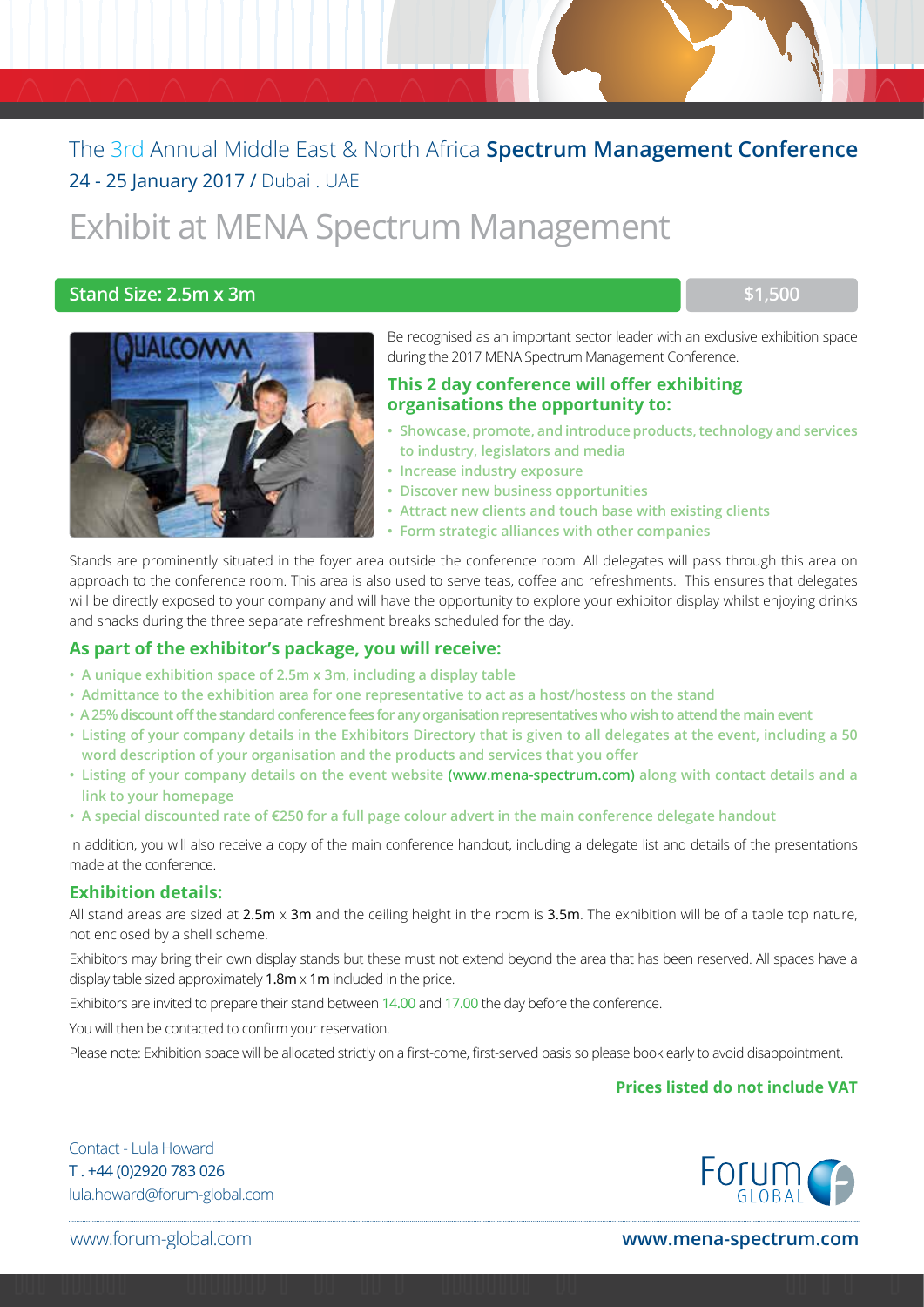# Sponsorship Reservation Form

| I am interested in becoming the (please tick box):                        |  |                          |  |                      |  |                           |  |
|---------------------------------------------------------------------------|--|--------------------------|--|----------------------|--|---------------------------|--|
| Platinum Sponsor                                                          |  | Gold Sponsor             |  | Silver Sponsor       |  | Interactive Voting System |  |
| I am interested in the following Catering Packages (please tick box):     |  |                          |  |                      |  |                           |  |
| Cocktail Reception                                                        |  | Lunch Salon              |  | VIP & Speaker Dinner |  | Refreshments              |  |
| I am interested in the following Product Opportunities (please tick box): |  |                          |  |                      |  |                           |  |
| Sponsored Lanyards                                                        |  | Insert in Delegate Packs |  | Conference Badges    |  |                           |  |

### **24 - 25 January 2017 / Dubai . UAE**

| Company:                |                   |
|-------------------------|-------------------|
| Address:                |                   |
|                         |                   |
|                         |                   |
| Name of contact:        |                   |
| Contact<br>Tel. Number: | Contact<br>Email: |
| Signature:              | Date:             |

### **Please Faxback to +44 (0) 2920 020 432**

Please contact Lula Howard to discuss all opportunities listed in this brochure. Tel: +44 (0) 2920 783 026 . Fax: +44 (0) 2920 020 432 . Email: lula.howard@forum-global.com Forum Europe, Suite 8, 33 - 35 West Bute Street, Cardiff, CF10 5LH, UK

Contact - Lula Howard T . +44 (0)2920 783 026 lula.howard@forum-global.com